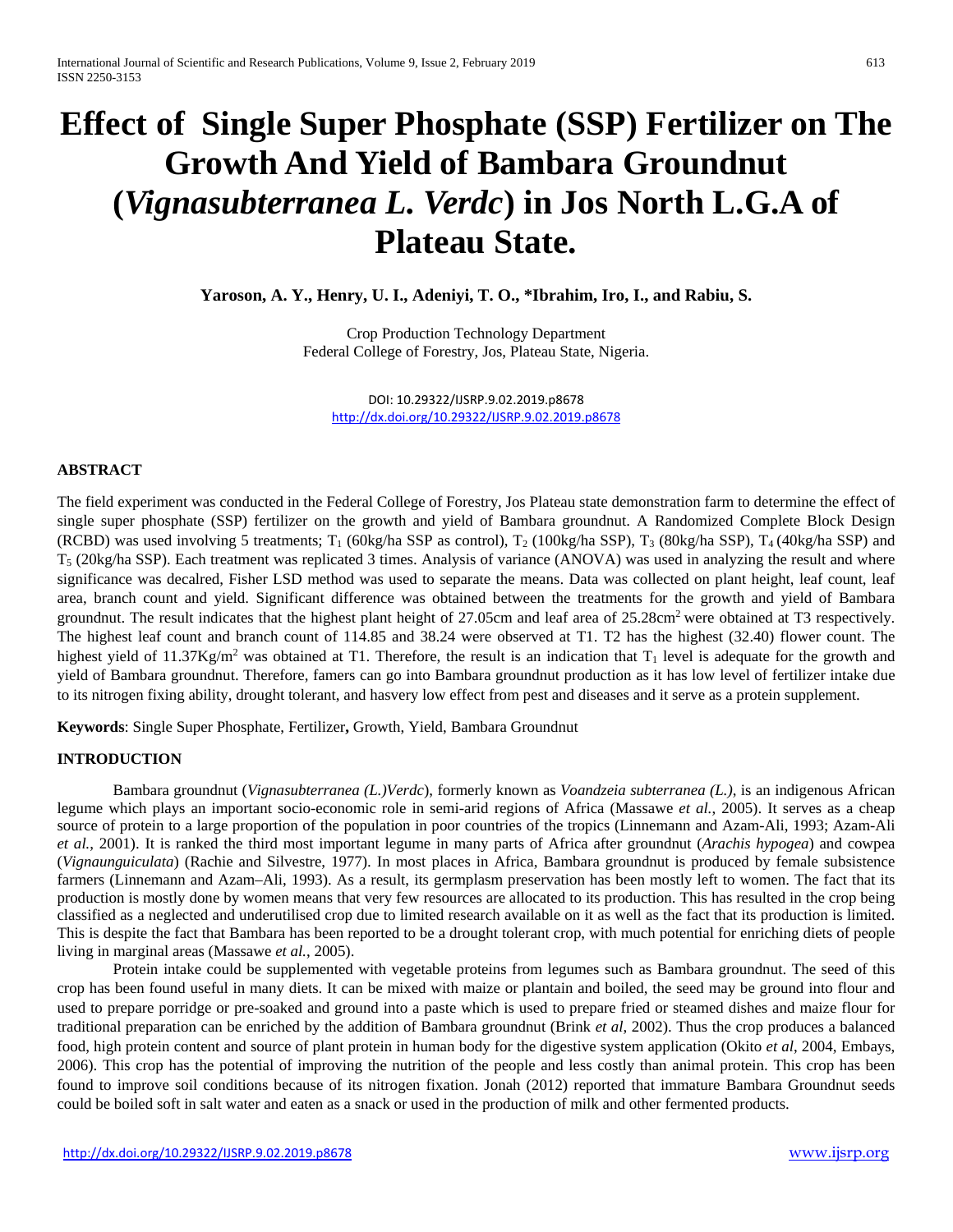International Journal of Scientific and Research Publications, Volume 9, Issue 2, February 2019 614 ISSN 2250-3153

Bambara Groundnut can improve soil fertility prevailing low soil fertility limit N fixation by legumes and the overall growth and yield of legumes grown on many smallholders farm, phosphorus deficiency is one often important factor.(Whitehead *et al.,* 2004). The crop has the potential to contribute to food security in view of its ability to withstand drought. However, the performance of crops such as Bambara groundnut is dependent on the availability of nutrients. It is possible to generalize about the response of plants to limited amount of most nutrients (Vanlauwe *et al.*, 2002). Recent reports have shown that in many subsistence crop production systems, soil nutrient mining, especially of soil organic matter, is a common phenomenon (Fraga and Salcedo, 2004). Improved agronomic practices are lacking in Bambara groundnut production. This needs urgent attention if farmers are to reap some greater benefit from cultivating the crop. Another problem is related to soil fertility especially single super phosphate due to its ability to fix nitrogen in the soil. There might be need to examine the soil fertility state in relation to Bambara groundnut production. Hence, there is need for supplementary fertilizer application to boost the performance of the crop. The broad objective of this study is to determine the effect of different level of single super phosphate on the growth and yield of Bambara groundnut (*Vignasubterranea (L.) Verdc*).

## **MATERIALS AND METHODS**

## **Experimental Site**

The field experiment was conducted in the Federal College of Forestry, Jos Plateau state. It is located in the northwest of Plateau state. It is a region of the middle belt in Nigeria, which is located between latitude  $7^\circ$  and  $11^\circ$  North, longitude  $7^\circ$  and  $25^\circ$  East with an altitude of about 1200km above the sea level. The topography of the area lies between south of guinea savanna of Nigeria with mean annual rainfall of 1460mm and temperature between  $10^{\circ}$ C and  $32^{\circ}$ C. (Pam, 2009).

#### **Materials**

Seed (Bambara groundnut), Fertilizer (Single Super Phosphate), Measuring tape, Metre rule, Line or rope, Cutlass, Auger bit, Shovel, Rake, Wheelbarrow, Bucket or watering can, and Hoe. The seed was sourced from Bukuru market (Building material). The variety name is called "NAV RED" (RED LANDRACE).

#### **Method**

#### **Soil Analysis**

Soil Sample were collected from different locations before planting, the samples were taken at two depths (0-15cm and 15- 30cm) with the aid of augar bit, hand trowel and polythene bag to store the sample which was later dried under room temperature, it was then taken to ASTC (Agricultural Service and Training Centre) to carry out the analysis. The data was collected and recorded in order to know the amount of available nutrients present in the soil.

#### **Experimental Design**

A Randomized Complete Block Design (RCBD) was used involving 5 treatments;  $T_1$  (60kg/ha SSP as control),  $T_2$  (100kg/ha SSP),  $T_3$  (80kg/ha SSP),  $T_4$  (40kg/ha SSP) and  $T_5$  (20kg/ha SSP). Each treatment was replicated 3 times.

#### **Data Collection**

The data was collected on;

**Plant height:** The plant height was measured from the base of the plant to tip or apex of the plant with the aid of meter rule in cm.

Leaf count: Number of leaves was counted per plant at 2 weeks interval.

Leaf Area: The area of the leaf was measured by placing a thread at the base of the leaf to the tip for the length and width.

**Branch counts:** Number of branches was counted per plant at two (2) weeks interval.

Yield: The yield was obtained from harvest in each plot then per treatment which was weighed using weighing balance to obtain data for analysis.

Data collected was subjected to analysis of variance (ANOVA) at 5% level of significance using SPSS 23 and where significance was declared, Fisher LSD method was used to separate the means.

## **RESULTS AND DISCUSSIONS**

#### **Results**

**Soil analysis:** The result of soil analysis from Table 1 was found to be relatively deficient in major plant nutrient elements. According to the soil fertility criteria by Ibedu *et al*; (1988), soil containing less than 0.20% N, 25.0 ppm P, exchangeable K of 0.40 meg/100g exchangeable Mg of 3.0 meg/100 is regarded as being low in these nutrients. In the post-soil analysis, there was slight increase of nitrogen in the soil as the crop has the ability to fix nitrogen into the soil.

#### **Table 1: Shows the Pre soil analysis (before planting)**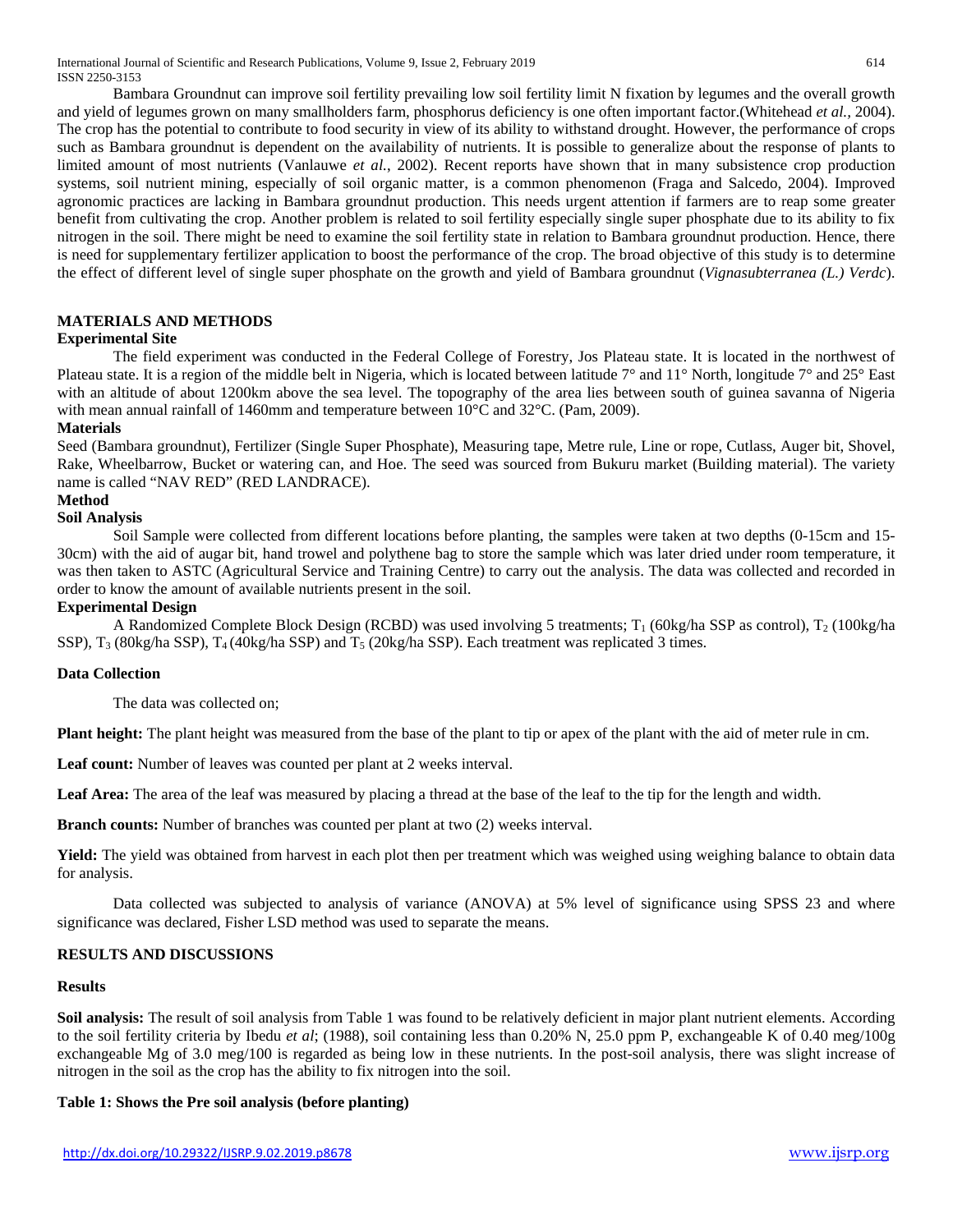| 1001 1 2200 J 100<br><b>Sample</b> | $\mathbf{P}^{\mathbf{H}}$ | N             | P   | K   | Ca  | Mg  | $O.M$ H <sup>+</sup> |       | $Al^{3+}$ | <b>Clay</b> | Silt          |               | <b>Sand Texture</b> |
|------------------------------------|---------------------------|---------------|-----|-----|-----|-----|----------------------|-------|-----------|-------------|---------------|---------------|---------------------|
| cm                                 |                           | $\frac{6}{9}$ | ppm | ppm | ppm | ppm | $\%$                 | ppm   | Ppm       | $\%$        | $\frac{6}{9}$ | $\frac{0}{0}$ | class               |
| $0 - 15$                           | 5.78                      | 0.033         | 6.2 | 79  | 534 | 102 | 1.15                 | 15.70 | Nil       | 10.88       | -12           | 77.12         | Sandy<br>loam       |
| $15 - 30$                          | 5.93                      | 0.023         | 5.6 | 78  | 590 | 113 | 0.79                 | 16.20 | Nil       | 11.88       | -12           | 76.12         | Sandy<br>loam       |

|  | Table 2: Effect of Single Super Phosphate (Ssp) Fertilizer on the Growth of Bambara Groundnut |  |  |  |
|--|-----------------------------------------------------------------------------------------------|--|--|--|
|  |                                                                                               |  |  |  |

| <b>Treatment</b> | <b>Plant Height</b><br>(cm) | <b>Leaf Area</b><br>(cm <sup>2</sup> ) | <b>Leaf Count</b>   | <b>Branch Count</b> | <b>Flower Count</b> |  |
|------------------|-----------------------------|----------------------------------------|---------------------|---------------------|---------------------|--|
| T <sub>1</sub>   | $26.50^{ab}$                | $24.25^{ab}$                           | 114.85 <sup>a</sup> | 38.24 <sup>a</sup>  | 23.24c              |  |
| T <sub>2</sub>   | $26.58^{ab}$                | $24.62^{ab}$                           | 112.24 <sup>a</sup> | 37.85 <sup>a</sup>  | 32.40 <sup>a</sup>  |  |
| T <sub>3</sub>   | $27.05^{\rm a}$             | $25.28^{a}$                            | 110.37 <sup>a</sup> | 37.25 <sup>a</sup>  | 28.58 <sup>b</sup>  |  |
| <b>T4</b>        | $26.44^{ab}$                | 24.68 ab                               | 111.67 <sup>a</sup> | 36.71 <sup>a</sup>  | 27.80 <sup>b</sup>  |  |
| T <sub>5</sub>   | $26.12^{b}$                 | 23.24 <sup>b</sup>                     | $95.65^{b}$         | 31.92 <sup>b</sup>  | 19.96 <sup>d</sup>  |  |
| LS               | $\ast$                      | $\ast$                                 | $\ast$              | $\ast$              | $\ast$              |  |

Means within a column having same letters are not significantly different at  $P \le 0.05$ .

 $LS = level of significance$ 

 $*$  = Significantat 0.05

**Plant Height**: The result from table 2 indicates that significant difference exist between the treatments at 5% level of probability. The highest mean plant height was observed at T3 (27.05cm). Although no significant difference was observed between T1, T2 and T4, a mean plant height of 26.58cm was obtained at T2 followed by T1 with 26.50cm, T4 with 26.44cm and the least obtained at T5 having a mean plant height of 26.12cm.

**Leaf Area**: A significant difference was observed from table 2 for leaf area between the treatments. T3 exhibits the highest  $(25.28 \text{cm}^2)$  leaf area followed by T4  $(24.68 \text{cm}^2)$ , T2  $(24.62 \text{cm}^2)$  and T1  $(24.25 \text{cm}^2)$  respectively. T5 has the least mean leaf area of 23.24cm<sup>2</sup>.

**Leaf Count**: The highest leaf count from Table 1 was obtained at T1 (114.85) followed by T2 (112.24), then T4 (111.47) and T3 (110.37). even though the results was not statistically significant at 5% level of probability. The lowest leaf count was obtained at T5 with 95.65 leaves.

**Branch Count**: Table 1 reveals that significant differences exist between the treatments at 5% level of significance but T1, T2, T3 and T4 were statistically not significant. The highest branch count of 38.24 was obtained at T1, 37.85 at T2, 37.25 at T3 and 36.71 at T4. The least number of branches at T5 was 31.92.

**Flower Count**: The result obtained from Table 1 reveals that T2 has the highest (32.40) flower count, then T3 with 28.58 flowers, T4 has 27.80 flowers, T1 is having 23.24 flowers and T5 has the lowest with 19.96 flowers. This shows that significant differences exist between the treatments.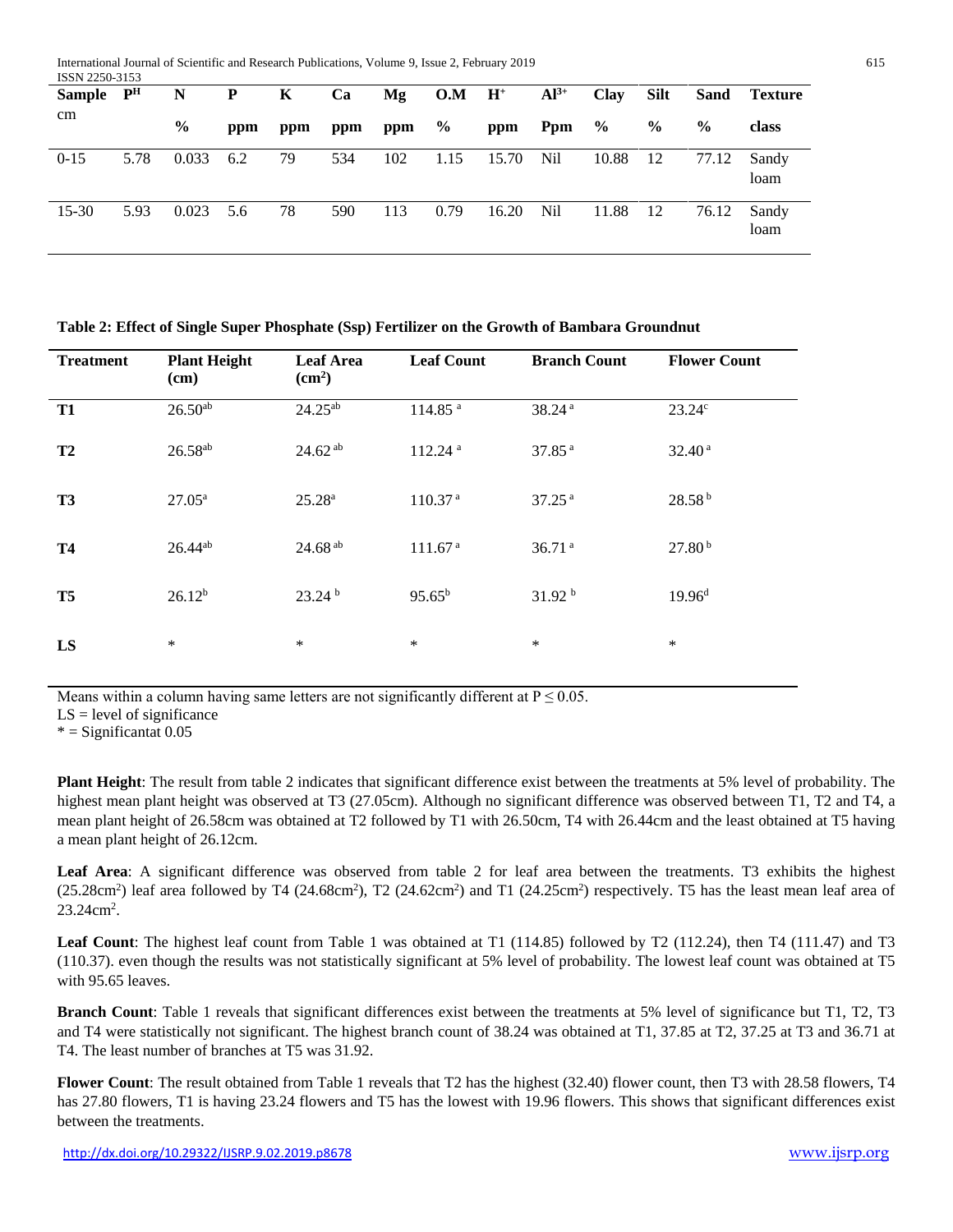International Journal of Scientific and Research Publications, Volume 9, Issue 2, February 2019 616 ISSN 2250-3153



Figure 1: Effect of Single Super Phosphate (Ssp) Fertilizer on the Yield of Bambara Groundnut

**Yield**: The result form figure 1 indicates that the mean yield for T1 is 11.37Kg, T2 has 9.04Kg, T3 has 7.93Kg, T4 has 6.56Kg and T5 is having 5.47Kg. This shows that T1 has the highest yield.

#### **Discussions**

The plant height, leaf area, branch count and leaf count of Bambara groundnut were observed to have been increased significantly by all level of applied SSP in line with the standard level of applied SSP. This is an indication that SSP application at different level of SSP application increases the vegetative growth of the Bambara groundnut and that Bambara groundnut responded to different level of SSP nutrient supplements. Buah and Mwinkaara (2009) made similar observation when they reported that Bambara groundnut responds to different type of nutrients supplements and such nutrients should be replenished. The result indicated that the flowers increases with increase in the level of phosphate fertilizer, this is in line Baryeh, (2001) who reported that flowering start 28 days after germination and may not cease before the end of the life of the plant. While Or *et a*l, (1992) maintained that flowering in Bambara groundnut is species defendant and depend on germination date, seasonal temperature profile as well as photo thermal response of the plant.The significant increase observed in these parameters in terms of P application could be explained by nitrogen and phosphorous interaction in the root zone of soil because availability of P Increases N uptake of plant (Benedyeka *et al*,1992) and Shaheem *et al*, (2007) reported that nitrogen is relevant for the enhancement of vegetative growth as it provides the basic constituent of protein and nucleic acid. In deed nitrogen availability in the studied soil must be increased due to release of N from symbiotic nodules and dead root of legumes.

The yield result (weight of pod) is evident that Bambara groundnut responded well to all the levels of P applied in this study, which shows that phosphorous plays an important role in many morphological and physiological processes that occur within the Bambara groundnut that translate into the kind of yield result obtained. The results indicated that the inorganic P application exerts strong influence on the Bambara groundnut growth development and yield. This influence might be linked to the environmental condition such as temperature and moisture, rate of fertilizer applied, method of application. As Tisdale *et al*., (1993) suggest band method increase the efficiency of P utilization by crop grown on low P soil as it reduces the contact between the soil and fertilizer, with a subsequent reduction in P adsorption (fixation) in soil.

#### **Conclusion**

The  $T_1$  shows significant difference in the yield performance of the Bambara groundnut with respect to all the levels of P applied, but in all the parameters assessed in this trial each of the treatment shows significant difference in the vegetative growth of Bambara groundnut. Therefore, the result is an indication that  $T_1$  level is adequate for the growth and yield of Bambara groundnut. Therefore, famers can go into Bambara groundnut production as it has low level of fertilizer intake due to its nitrogen fixing ability, drought tolerant, and hasvery low effect from pest and diseases and it serve as a protein supplement.

#### **REFERENCES**

Azam-Ali, S.N., Sesay, A., Karikari, S.K., Massawe, F.J., Anguilarmanjarrez, J., Bannayan, M., and Hampson, K.J., (2001). Assessing the potential of underutilised crop: A case study using Bambara groundnut. Exp. Agric. 37,pp 433-472.